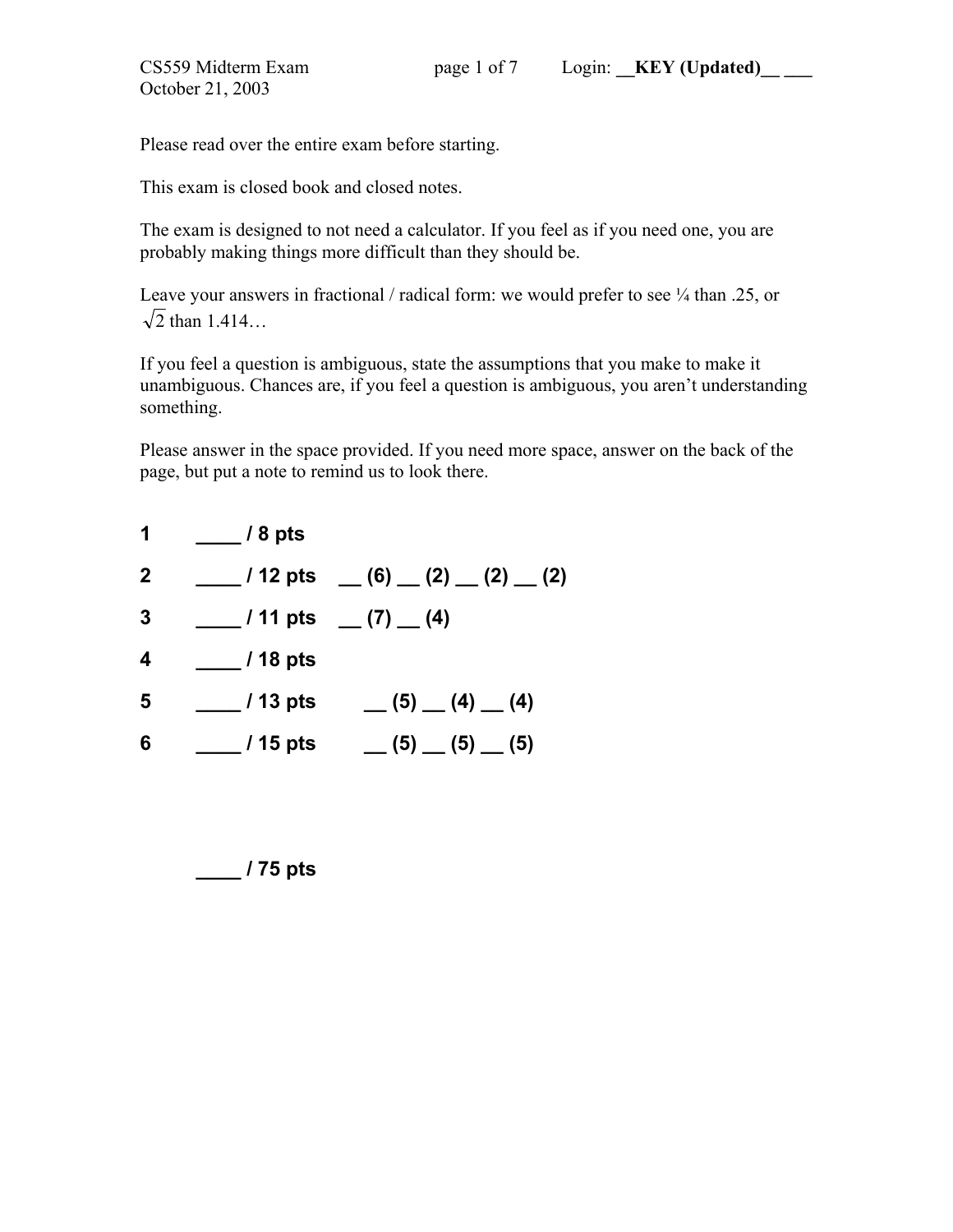October 21, 2003

# **QUESTION 1:**

A Quadratic Curve segment has  $f(0)=1$ ,  $f'(0)=1$ ,  $f''(0)=1$  (that is, when the parameter is 0, the value, first, and second derivatives are all equal to one).

What is the value of  $f(1)$ ?

| $f(u) = a1 + a2 u + a3 u^2$ | $f(0) = 1 \rightarrow a1 + 0 + 0 = 1 \rightarrow a1 = 1$ |                                  |
|-----------------------------|----------------------------------------------------------|----------------------------------|
| $f'(u) = a2 + 2 * a3 u$     | $f'(0) = 1$ -> $a2 + 0 = 1$                              | $\rightarrow$ a2 = 1             |
| $f''(u) = 2 * a3$           | $f''(0) = 1 \rightarrow 2^{\star} a3 = 1$                | $\rightarrow$ a3 = $\frac{1}{2}$ |
|                             |                                                          |                                  |

```
f(1) = 1 + 1 \cdot 1 + \frac{1}{2} \cdot 1 = 2 \frac{1}{2}
```
# **QUESTION 2:**

Sketch a Catmull-Rom Curve (a cardinal cubic with tension 0) through the following 6 points, and answer the questions about it:

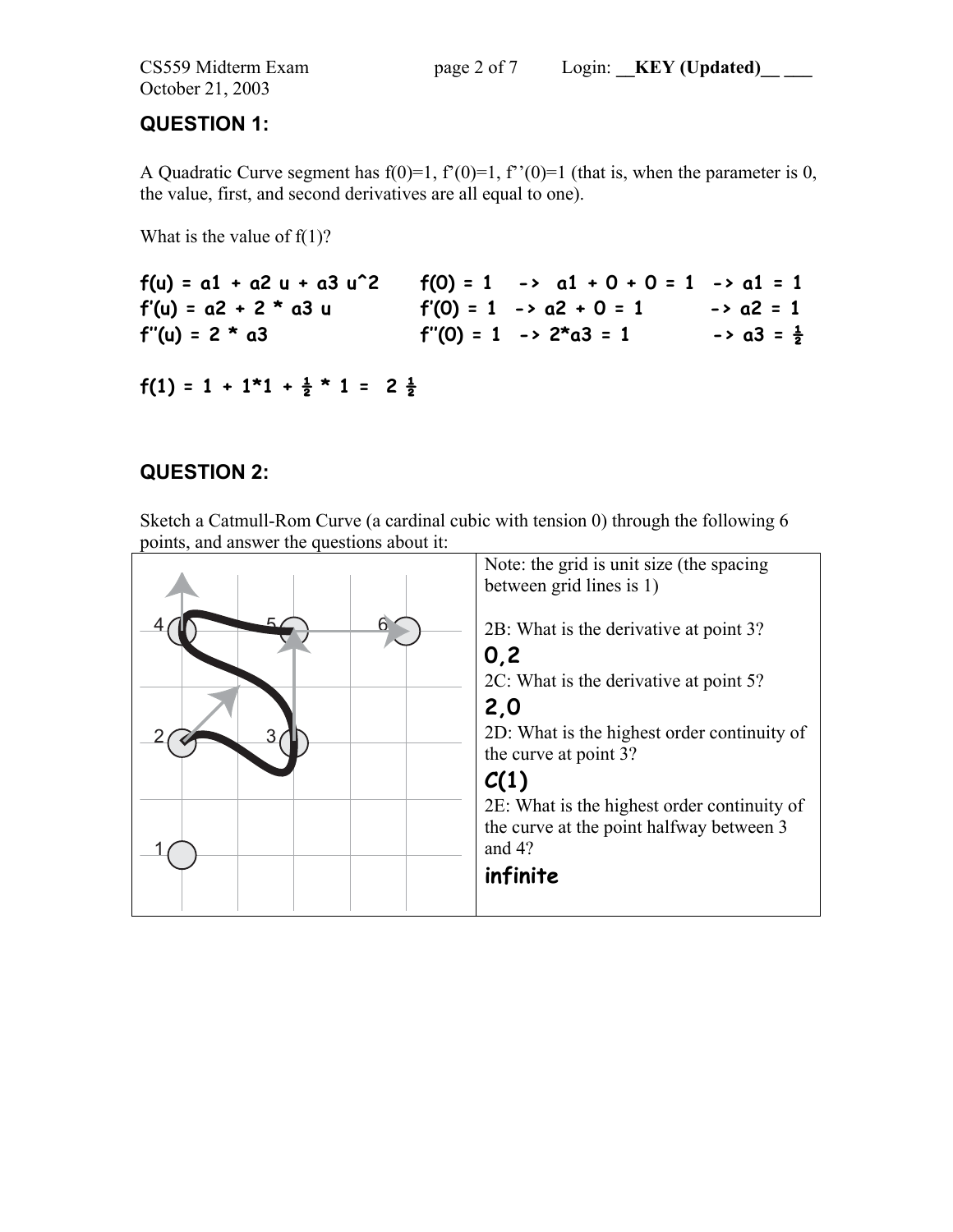## **Question 3:**

Students were asked to halve 1D images (downsample by a factor of 2). Some students used the uniform average filter [1/3 1/3 1/3], while others used the binomial filter  $[1/4]^{1/2}$  $\frac{1}{4}$ .

The test signal was 12 cycles of a square wave of amplitude 12: [12 0 12 0 12 0 12 0 12 0 12 0]

Question 3A: What results would a student who used the average filter get if they implemented everything correctly?

# **Either [ 4 8 8 8 8 8 4] or [4 4 4 4 4 4 0]**

**Note: getting the ends wasn't important – noticing that the middle could be very different was!** 

Question 3B: What results would a student who used the binomial filter get if they implemented everything correctly?

## **Either [ 3 6 6 6 6 6 3] or [6 6 6 6 6 6 0]**

**Note: getting the ends was not important, but getting the middle (all 6s) was**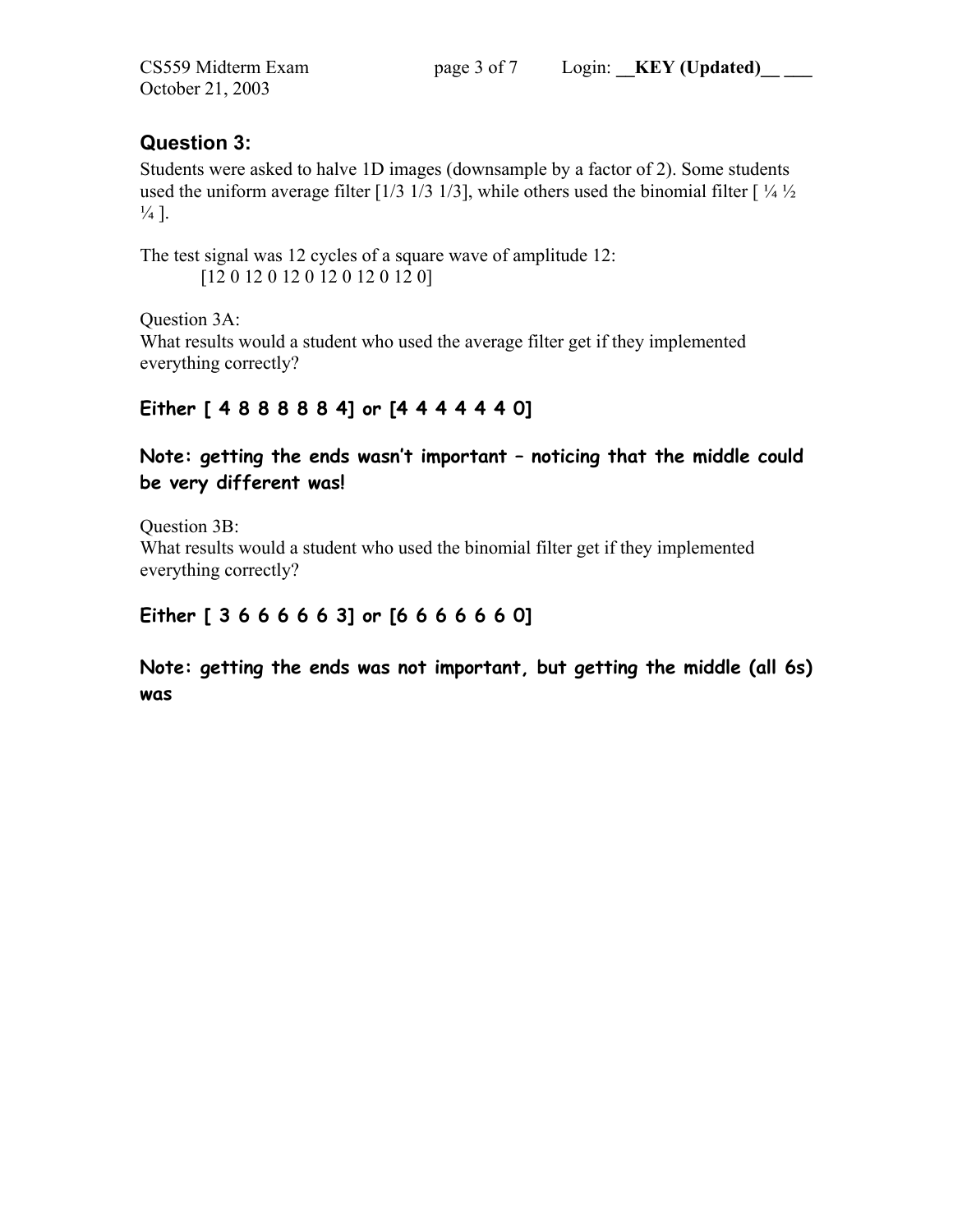## **Question 4: Multiple-Multiple Choice**

Please circle the number for ALL of the correct answers for each question. There may be more than one.

A. Which of the following can be done without division (except divisions by powers of two that can be done as shifts)?

- **1. drawing a line**
- **2. drawing a circle**

3. converting from homogeneous to Cartesian coordinates

- **4. filling a triangle with a constant color**
- **5. Floyd-Steinberg error diffusion**

B. Which of the following can be done by a linear transformation in homogeneous

coordinates, but **not** by a linear transformation in regular coordinates

1. rotation

2. non-uniform scaling

### **3. translation**

4. orthographic projection

### **5. perspective projection**

C. Which of the following are reasons why you might prefer perspective transformations over orthographic transformations

### 1. **objects that are further away get smaller**

2. farther objects occlude nearer objects

### 3. **near plane clipping is important for more reasons**

D. If your red photoreceptors fail, which colors would you NOT be able to distinguish on a CRT monitor

#### **1. yellow and green**

2. red and blue

3. green and cyan

### **4. cyan and gray**

5. magenta and gray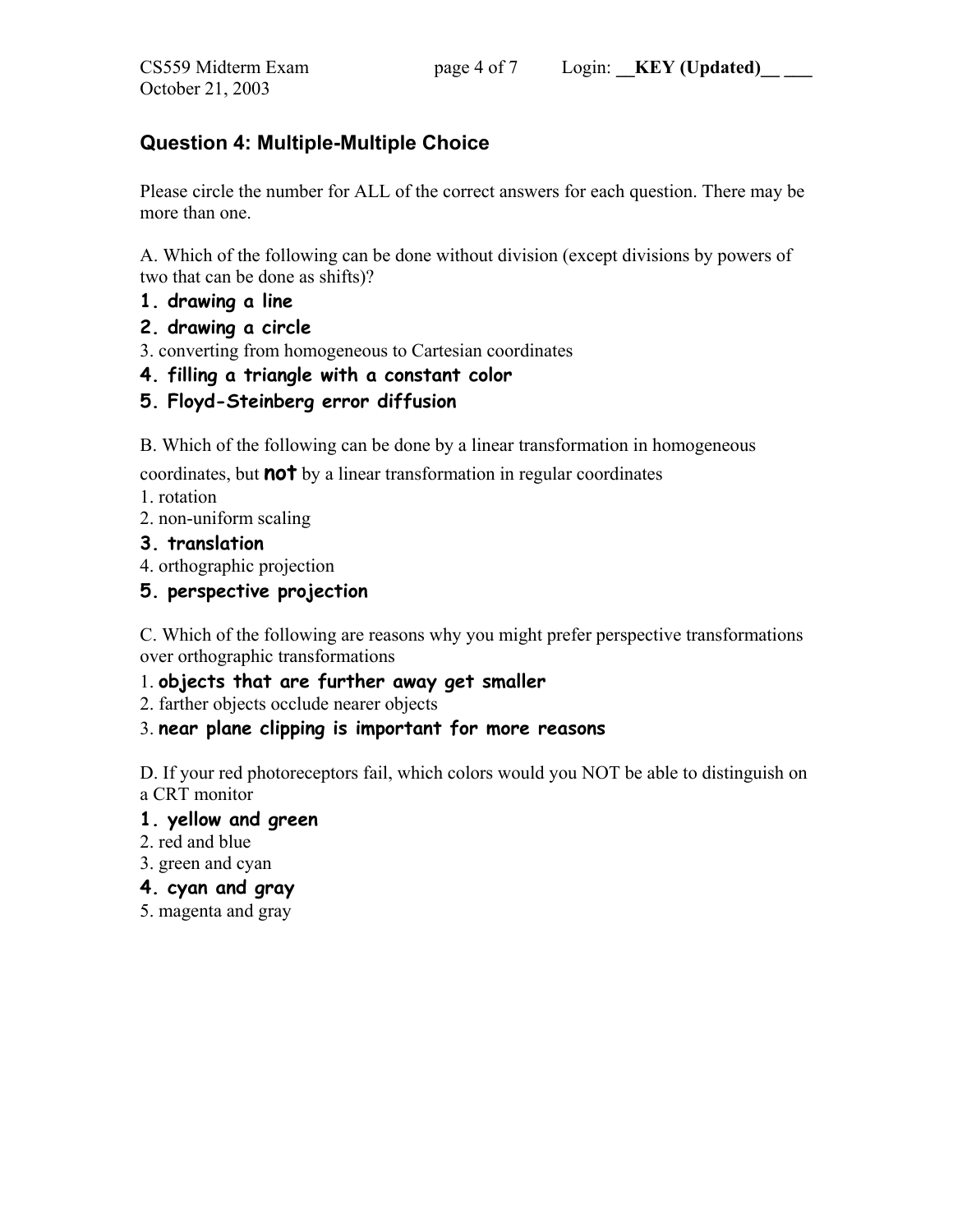# **Question 5:**

Short answer: concise answers will be rewarded. One or two sentences should do the trick.

# **Question 5A:**

A robot designer creates a synthetic monkey with a vision system that is similar to a new world monkey in that it has two types of photo receptors. The designer makes one type of photoreceptor sensitive only to green light, and the other type only sensitive to red light.

The robot passes its tests for identifying bananas in pictures presented on the CRT screen of the designers computer, but cannot find bananas in the jungle. Explain why this happened.

**The CRT monitor makes yellow by adding red and green and faking out a biological eye (whose red and green receptors overlap at yellow). Because the robot's receptors are sensitive ONLY to green and red, the real yellow light would not excite either of them.** 

# **Question 5B:**

A student claims that their implementation of simple thresholding (picking the nearest color value) gives the same answers as Floyd-Steinberg error diffusion for turning greyscale images into black and white. What kinds of images did the student test this theory on?

## **Black and White images**

## **Question 5C:**

Explain why the frequency content of images would affect the choice between using Floyd-Steinberg error diffusion and ordered dithering

## **(either answer would be sufficient)**

**If the image does not contain high frequencies, ordered dithering might be acceptable.** 

**The potential for error accumulation in FS happens on LF images (since errors can get pushed off the edges). If there's enough frequency content in an image, there will probably be errors in both directions, so FS would be OK**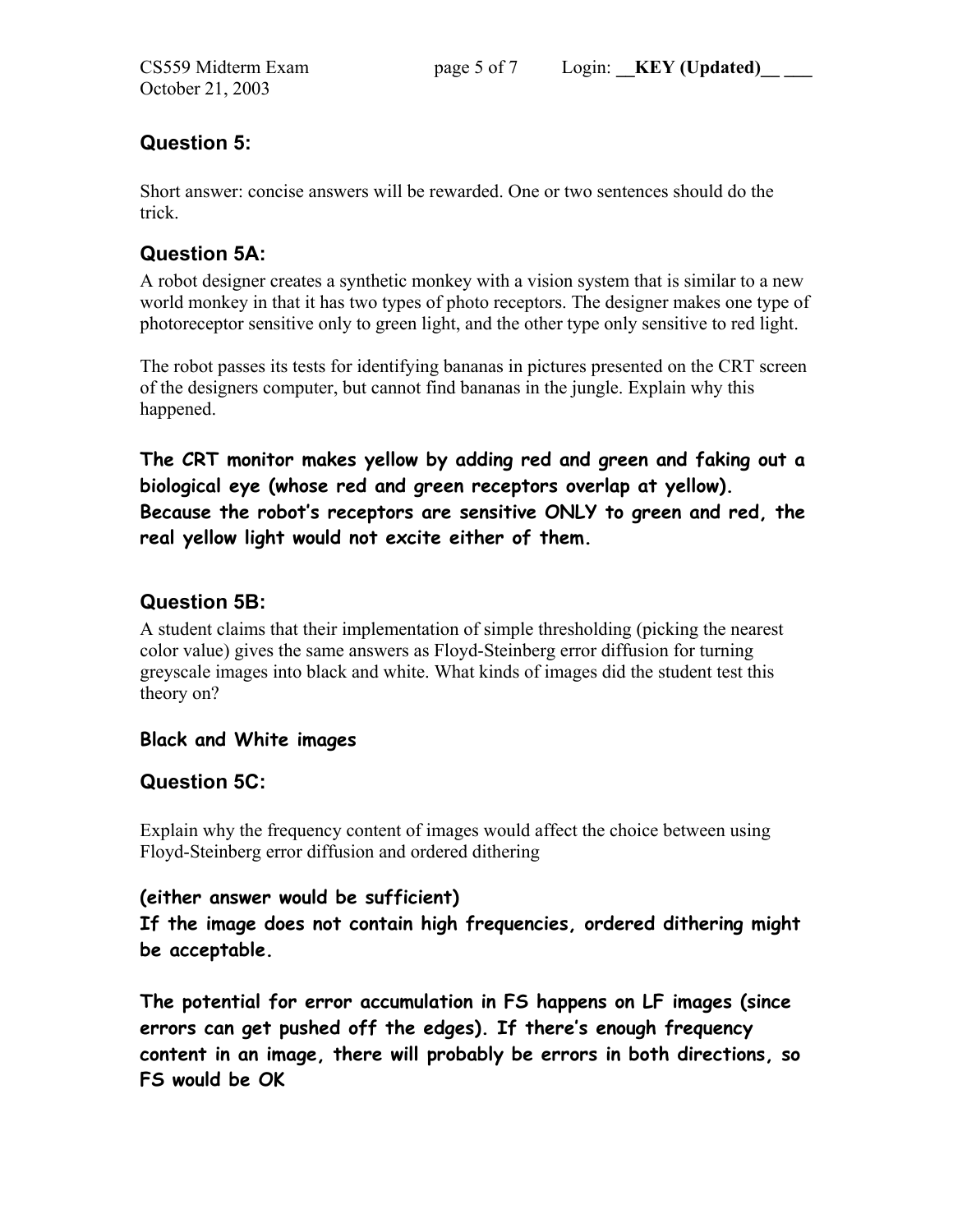October 21, 2003

## **Question 6:**

Consider a world with 4 blocks (numbered 1 to 4 in it). Each face of the blocks has the letter (N,S,E,W,T,B) for which side it is on (North, South, East, West, Top, Bottom). The blocks are unit size (each edge has length one). All blocks are placed on the ground  $(y=0)$ . The first block is placed one unit away from the origin (its corner is at 1,0,1), and there are 2 unit spaces between the blocks. A picture of this world is shown:



Consider viewing this world with an orthographic camera. The camera's film plane is the XY plane  $(Z=0)$ , and is the unit square (between 0 and 1 in X and Y – note: it is NOT centered at the origin). The viewing direction is down the negative Z axis.

| <b>Example:</b>                              |          |                |      |   | 6A:                                            |
|----------------------------------------------|----------|----------------|------|---|------------------------------------------------|
| ᠇                                            | 1/2      | 0              | 0    | 0 | ↽                                              |
| rù                                           | $\Omega$ | 1/2            | 0    | 0 | LO                                             |
| S <sub>1</sub><br>$\circ$ <sub>0</sub><br>.5 | 0        | $\overline{0}$ | $-1$ | 0 | S1<br>$\circ$ ò<br>.5                          |
|                                              | 0        | 0              | 0    | 1 |                                                |
| 6B:                                          |          |                |      |   | 6C:                                            |
| ᠇                                            |          |                |      |   | ᠇                                              |
| $\Xi$                                        |          |                |      |   |                                                |
| rò                                           |          |                |      |   | 5                                              |
| 。<br>「山<br>$\circ$ <sub>0</sub><br>.5        |          |                |      |   | S4<br>S1<br>$\circ$ $\circ$<br>$\overline{.5}$ |

Provide the viewing matrix (4x4) that generates the following views: